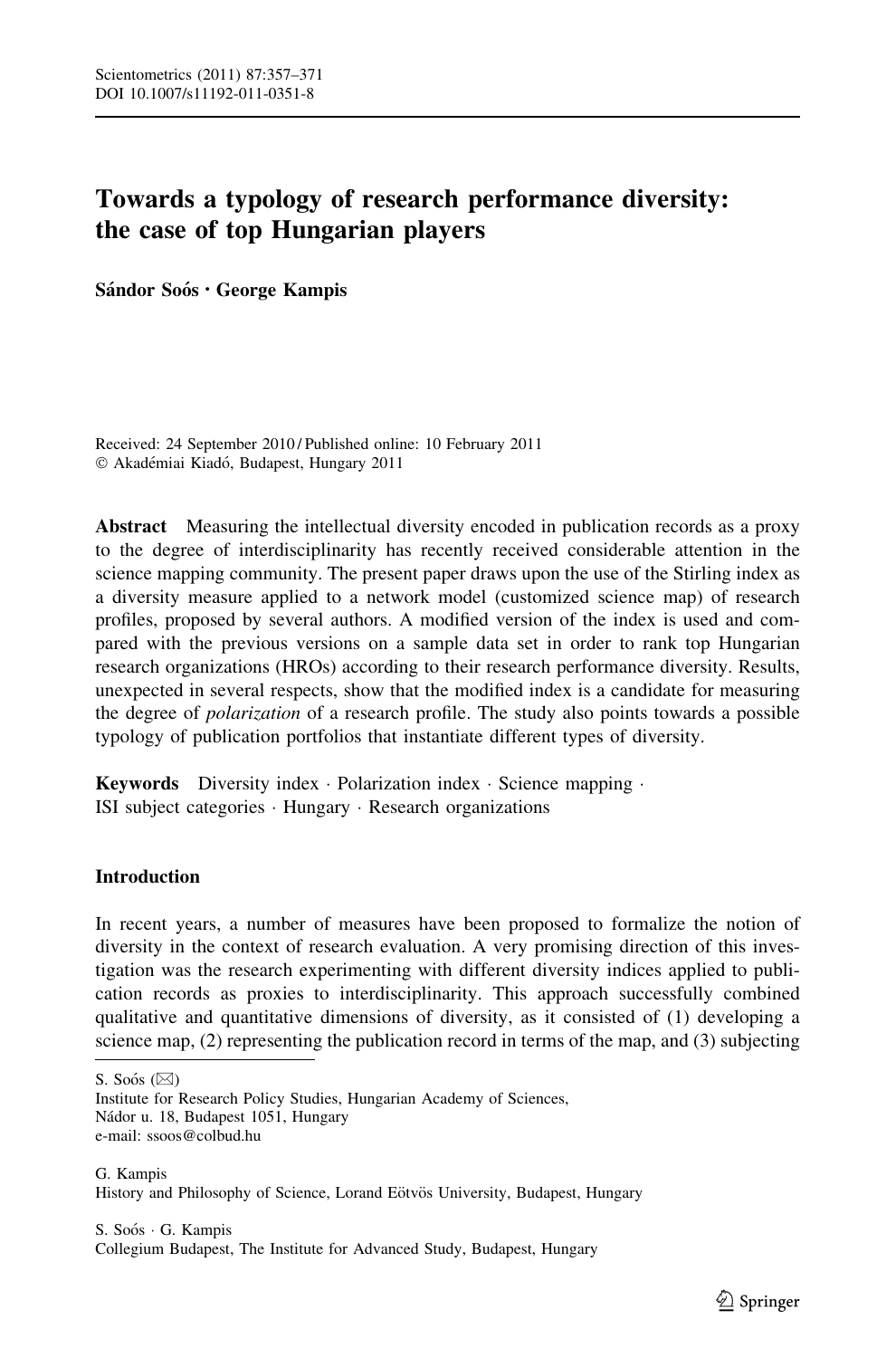the latter representation to quantitative analysis that was, in turn, sensitive to structural features of the map (cf. Rafols and Meyer [2007,](#page-14-0) [2010](#page-14-0); Leydesdorff and Rafols [2010;](#page-14-0) Porter and Rafols [2009](#page-14-0); Porter and Youtie [2009](#page-14-0); Porter et al. [2007\)](#page-14-0).

Inspired by this approach, here we propose a new version of the diversity index analyzed by the abovementioned authors, which was the Stirling index. As a use case, we apply this measure to the most prominent group of Hungarian research organizations, to compare the diversity of their publication performance along the modified and the original version of the Stirling index. Although the modification of the index is seemingly rather small, the obtained rank-order comparisons show that the proposed new use of the measure is capable of detecting hitherto unnoticed structural characteristics of research performance, as evaluated against the science maps picturing the publication profile of institutions.

We suggest that the presented use of the measure conveys an additional meaning to the concept of diversity. Based on its behavior, the modified index is discussed as a candidate for measuring the *polarization* of a research profile. Our results also point towards a possible typology of publication portfolios that instantiate different types of diversity.

#### Related work

In the context of exploring the indicators of interdisciplinarity, in subsequent papers Porter, Rafols, Meyer and Leydesdorff have recently elaborated a formal apparatus for assessing the topical/intellectual diversity of a particular body of scholarly literature. The method is designed to be applicable to publication records. With some variation regarding the details of individual experiments, the methodology is constituted by the following common steps:

- (1) A global science map is formed, against which the publication record can be evaluated. The map consists of a proximity network of subject categories (SCs) or journals included in the ISI–Thompson-Reuters databases (ISI or TR<sup>TM</sup>), based on their respective citation patterns.
- (2) A publication set P (similarly harvested from the  $TR^{TM}$  databases) is projected onto the above map, using the fact that P can be expressed in terms of subject categories or journals to which the papers in P are assigned (in the  $TR^{TM}$  databases). The result is a customized version of the global science map (or ''basemap''), which offers a structural profile of P, thus depicting the number, weight and the relative position or distance of subject categories or journals present in P.
- (3) On this structural profile of P diversity indices are imposed.

Among the set of diversity indices, the cited authors argued for various versions (i.e., different parametrizations) of the generalized Stirling index (Stirling [2007\)](#page-14-0), a diversity measure of the following (simplified) form

$$
\sum_{ij(i\neq j)}d_{ij}p_ip_j,
$$

where  $d_{ij}$  is a distance value between elements i and j in the network (based on the degree of relatedness), multiplied by their respective contribution (relative share),  $p_i$  and  $p_j$ . An attractive feature of this index is that is captures more aspects of the notion of diversity than most other indices around: it takes into account not just (1) the number and (2) the balance (distribution) of categories/journals constituting the publication record, but also the disciplinary relatedness of those elements. The rationale behind the notion is that the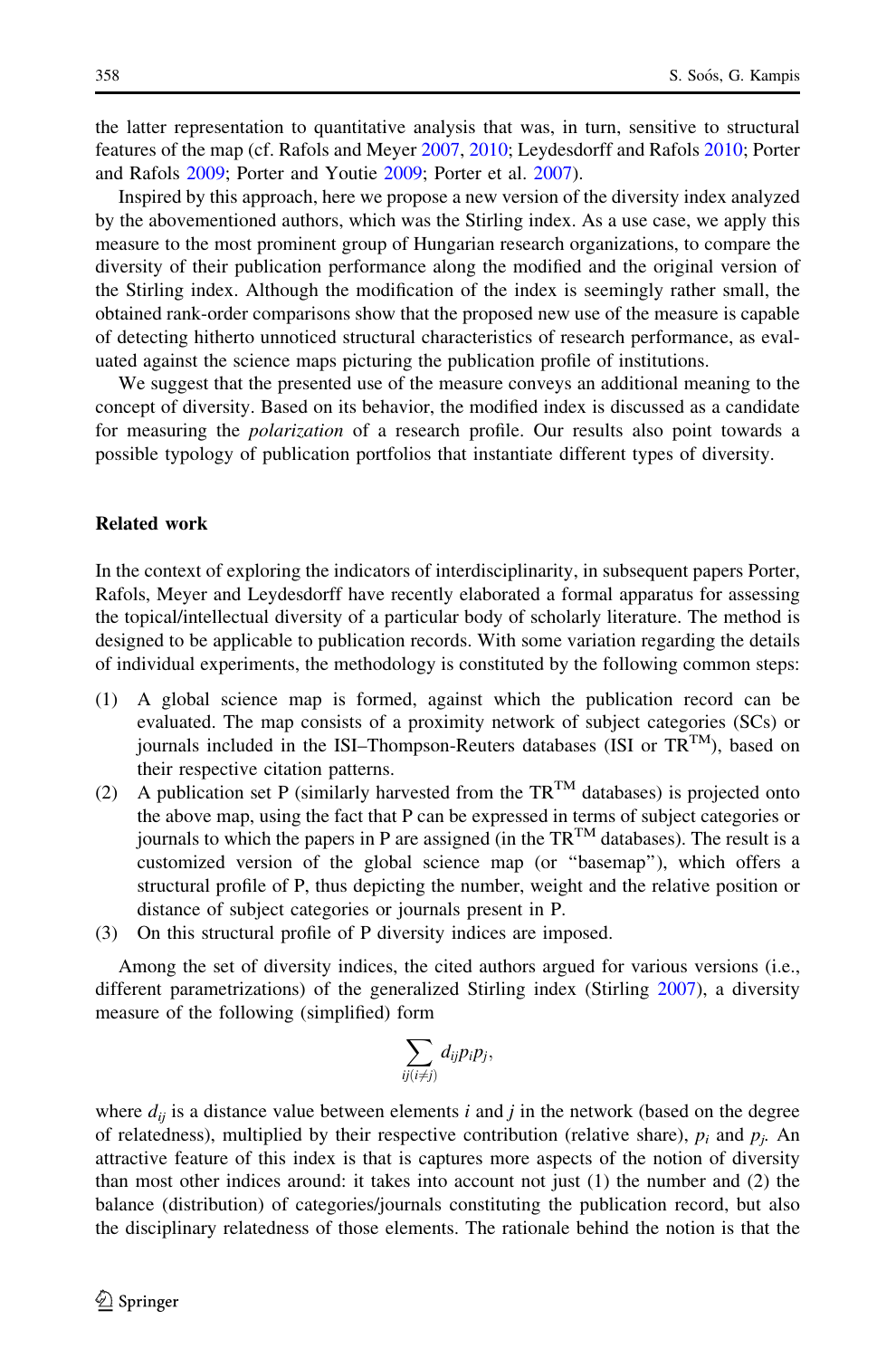presence of categories distant in terms of the science map contribute more to the degree of diversity than the presence of closely related categories. That is, a research profile spread over a broader area of the map is indicated to be more diverse than a portfolio with the same number and the same distribution of categories, but mutually closely positioned in the network. In fact, the discussed feature is one of the main advantages of using a science map, i.e. a network of disciplinary descriptors, instead of relying on quantitative distributions of those descriptors. The general scheme described above has been realized in different ways by the authors who have been developing this apparatus. The approaches mostly differ in two respects: (1) the level of aggregation of the underlying science map, and—less strikingly—(2) the choice of the measure for the distance parameter in the Stirling index,  $d_{ii}$ . A typology of the existing approaches according to these dimensions is set out in Table 1.

To measure the interdisciplinarity (i.e., diversity) of a given research area, Rafols and Meyer utilized a map of individual papers, where the similarity network was built from the bibliographic coupling of those papers (Rafols and Meyer [2010](#page-14-0)). Rafols and Leydesdorff proposed to use the now-paradigmatic case of co-citation patterns of ISI Subject Categories (SCs) as the basemap depicting the current structure of science (Leydesdorff and Rafols [2009\)](#page-14-0). SC maps has been used to measure a researcher's interdisciplinarity (through her publication list: Porter et al. [2007](#page-14-0)), or, as a demonstration, that of a publication record of an organization (Rafols et al [2009\)](#page-14-0). The same group of authors, in measuring the interdisciplinarity of ISI journals, used a map constructed from the aggregated journal––journal citation matrix, i.e. a proximity map of the journals (Leydesdorff and Rafols [2010\)](#page-14-0).

As to the variants of the Stirling index concerning more specifically the distance parameter used, most authors applied the cosine distance between two selected elements of the network. This choice was a direct consequence of the definition of the science map itself: a link between two elements was determined by their cosine similarity, i.e. the cosine measure for the two respective vectors. Since the weights of the edges were therefore proximity or closeness values, summing up those values straight away (as the index dictates) would result in a measure of ''uniformity'' (or Integration, as in the case of Porter et al. [2007\)](#page-14-0), instead of diversity. To express diversity, then, simply the complementer of cosine similarity was calculated for each link in the network, that is, the cosine distance:  $d_{ii} = 1 - s_{ii}$ , where  $s_{ii} = \cos(i, j)$ .

A conceptually different choice of the distance parameter can be seen in (Rafols and Meyer [2010](#page-14-0)). In measuring the diversity of a scientific discourse (that of bionanoscience, in the particular case), and the underlying map being the similarity network of papers in

| Formula<br>(versions of the<br>generalized<br>Stirling index) | $d_{ii}$                                                      | Underlying science map<br>(level of aggregation)                                                                                                        | Measuring<br>diversity of                                                            |
|---------------------------------------------------------------|---------------------------------------------------------------|---------------------------------------------------------------------------------------------------------------------------------------------------------|--------------------------------------------------------------------------------------|
| $\sum_{ij(i\neq j)} d_{ij} p_i p_j$                           | $1 - s_{ii}$ , where<br>$si = cos(i, j)$                      | Similarity network of $(1)$ journals $(2)$<br>ISI Subject Categories (based on<br>the cited and citing dimension)<br>Rafols, Meyer, Porter, Leydesdorff | $(1)$ Journals.<br>$(2)$ Work of<br>researchers.<br>$(3)$ Output of<br>organizations |
| $\sum_{ij(i\neq j)} d_{ij}$                                   | $g_{ii}$<br>Shortest path from<br>i to $\mathbf{i}$ (# edges) | Similarity network of papers<br>(based on bibliographic coupling)<br>Rafols, Meyer                                                                      | Particular<br>research area                                                          |

Table 1 Typology of the Stirling index in measuring research diversity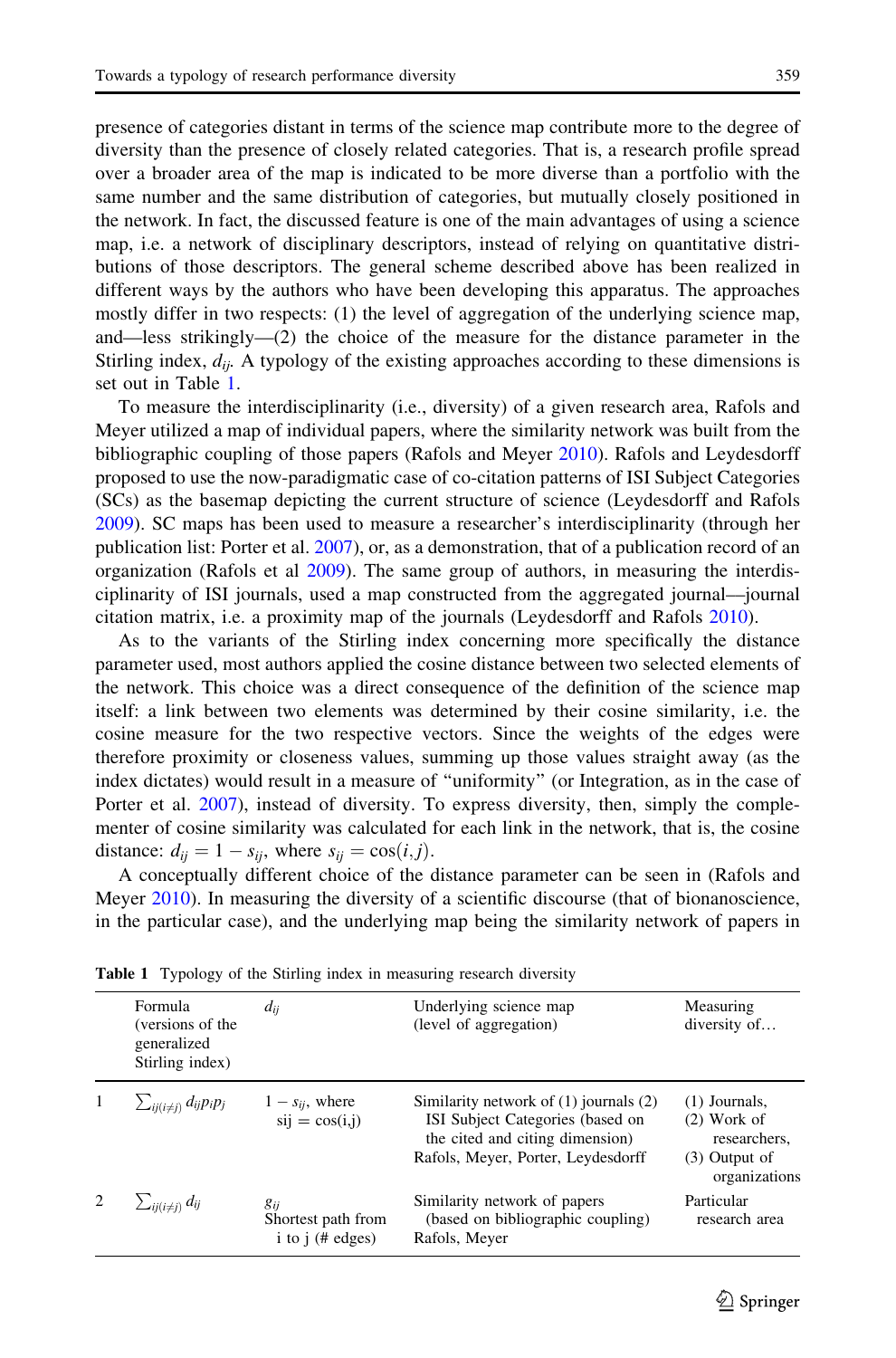that topic, he experimented with the shortest path or the geodesic between two papers in the network. To avoid a pre-defined categorisation of papers, which is a pre-requisite for using the Stirling index, each paper was considered as a distinct category: as a result, the Stirling-index was reduced to the aggregated distances between the papers constituting the map. Formally, in this case,  $d_{ij} = g_{ij}$ , where  $g_{ij}$  is the geodesic connecting i and j, that is, the distance is the number of edges in the shortest path to get from paper  $i$  to paper  $j$ .

## Materials and methods

In what follows we endeavor to use and elaborate the Stirling index to measure the diversity of research. In applying the index our primary goal was to reveal and capture research diversity at the institutional level: as a use case, we address the case of Hungarian research organizations.

## The Hungarian sample

We compiled the publication record of Hungarian research organizations (HROs) for the recent decade, that is, covering the period 2000–2009. Data were retreived from the  $TR^{TM}$ databases through the ISI WoS portal. The resulting dataset was subjected to a thorough cleaning procedure, which consisted of the normalization of institutional names. Since institutional affiliations are represented in publications at various organizational levels (such as the university level or the faculty level), making organizations comparable required to aggregate publication entries at a selected, more-or-less uniform level. For a definite part of our data, organizations were referred to at the topmost level (e.g. MTA, Hungarian Academy of Sciences, an umbrella term for many research institutions) that could not be disaggregated, while others were cited at some lower levels (e.g. as some institution belonging to the MTA). Because of this feature of the dataset, and also to avoid imposing ad hoc hypotheses on the equivalence of organizational units, we used the top level for each organization. This resulted in a set of altogether 6154 research units, including Hungarian universities, governmental institutions concerned with research and development, and various companies exhibiting R&D activity.

In a subsequent step, this maximal list was reduced to a sample containing the ''biggest'' actors in Hungary, based on a ranking of the listed organizations according to the size of their publication record. In particular, actors were included that posessed a minimum of 100 publications per organization within the ten-year window of analysis. In the final set, 27 HRO were subjected to analysis. Organizations included in this sample are listed in Table [2](#page-11-0) of the Appendix.

Competence maps: mapping the research profile of the institutions

The scheme of the mapping procedure, iterated for each targeted institution, consisted of three consecutive stages:

- (1) Based on the journal–subject category assignments of the ISI databases, the publication record of the HRO was turned into a frequency distribution of subject categories, or, in other words, into a research profile.
- (2) The research profile (or its normalized version) was projected on a basemap of science, representing the proximity of subject categories. This resulted in a network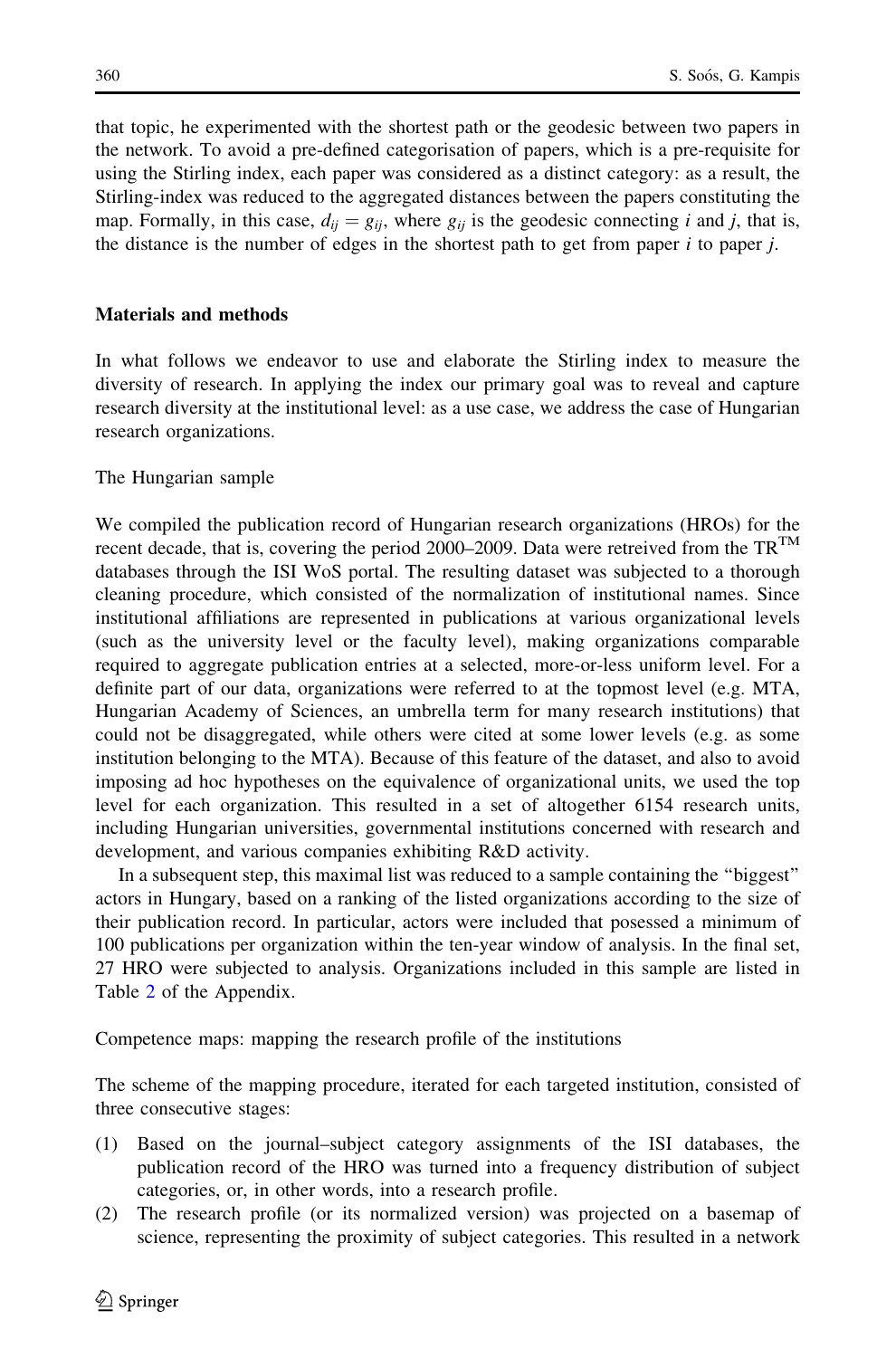view of the HRO's profile, that we call a ''competence map'' of the particular institution. A competence map of an institution, therefore, shows its position in the science system, the latter being operationalized by a science map (basemap). Each organization-level network can be considered as a layer of the unique global science map (of which the basemap encodes the current interrelatedness of research fields).

(3) On the competence map, the modified Stirling index was calculated, providing a measure of diversity for the research portfolio.

The methodology described above is introduced by (Rafols et al et al. [2009](#page-14-0)) under the name of ''overlay technique'', since the essence of this approach is to create an overlay on the basemap of science, characteristic of the organization under study. The basemap, provided by the cited authors (see below) was, in this case, the similarity network of subject categories of ISI databases. Similarity is calculated from the SC–SC (asymmetrical) citation matrix. The relatedness of two SCs is determined by their degree of co-citing the same SCs. This having been normalized, the similarity measure used was the cosine similarity of the citation vectors of individual SCs. The resulting science map is a weighted or valued network of subject categories, whereby the nodes are SCs, and the weighted edges between them represent similarity of the respecting SCs, the weights carrying the degree of similarity. In order to clarify the structure, edges under a certain threshold of similarity are omitted from the network (the empirical threshold was set to 0.15).

Projecting the research profiles of HROs onto this structure involved visualizing the share of individual SCs in the HRO's research profile on the map. In terms of visualization, the result is an altered map, where the size of a node is proportional to the share of the corresponding SC. The new map indicates the number, the proportion, and the relative position of Subject Categories in the research portfolio of the HRO in question. (Detailed methodology of the overlay technique can be found in (Rafols et al. [2009](#page-14-0)).

The respective competence maps we generated for the 27 organizations of our final sample can be found in color at the URL [http://www.hungarianscience.org/.](http://www.hungarianscience.org/) The procedure was implemented in the R statistical software  $(R \& D)$  Core Team [2009\)](#page-14-0), importing the basemap provided by Rafols and Leydesdorff (<http://www.leydesdorff.net/overlaytoolkit/>), using the Igraph package (Csardi and Nepusz [2006\)](#page-14-0). This basemap was generated from a recent exploration of the science system (constructed in 2009 by the method described above), being a fairly up-to-date representation of the relationship between research fields. We might argue that, though the evolution of the architecture of science is under continuous change, the system is quite robust at the level of our interest: that is, the set of fields (SCs) and their relative positions can be expected to remain stable in a few-year time window (especially from the perspective of our proposed measure, see results below). The layout of the networks was calculated by the Fruchtermann–Reingold algorithm, placing more connected SCs in close proximity, while tossing less connected ones farther away. These visual representations of research portfolios are in good support of the quantitative measure of diversity, described in the next section.

### Altering the Stirling index

Based upon the preparatory work exposed above, in the final step of our analysis, the modified Stirling index was calculated from the competence map of each institution. The basic idea behind the proposed form of the measure was to fully capture the properties of the underlying science map in evaluating the extent of diversity. In particular, the rationale for this experiment was to further explore the possibilities of using a network representation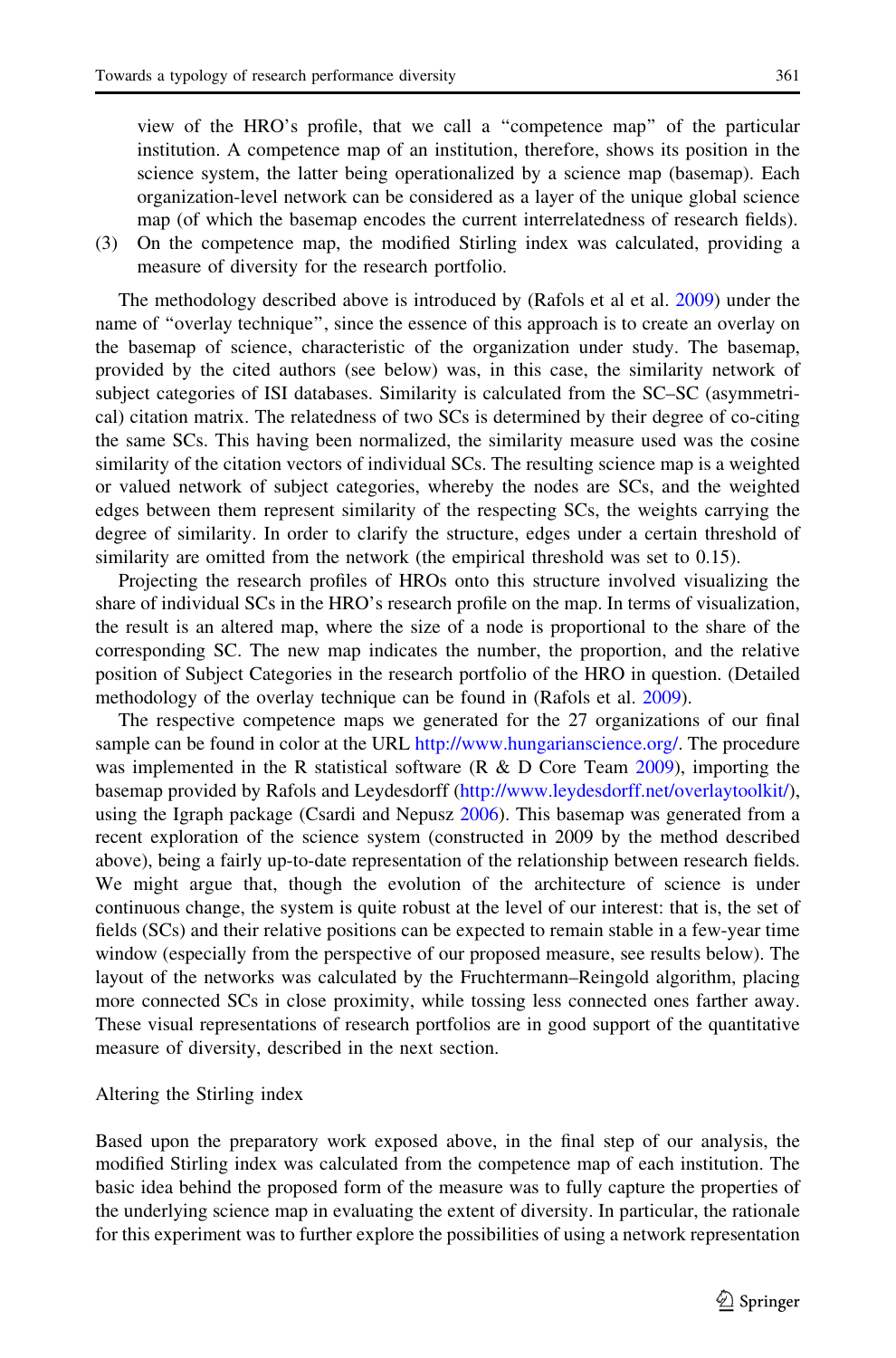of the research profile instead of a quantitative distribution of publications over Subject Categories, and to utilize the structural properties of the map in as much as possible.

Our goal, in principle, was to formally capture the intuitive notion that the degree of diversity is closely linked to the ''coverage'' of the competence map, that is, essentially to the diameter of the underlying network. The diameter is determined by the shortest paths between any two subject categories: indeed, if, given a particular competence map, two SCs are close to each other in the sense that the number of steps (edges) leading from one SC to the other is relatively low, then, having these SC's in the research profile should not heavily contribute to the degree of diversity. On the other hand, considerable work in distant areas, positioned for example at the opposite poles of the map in terms of path length, should maximize the measure for diversity.

Based on these considerations, we focused on the measure of path length as a candidate for the distance measure applied in the Stirling index: but, in contrast to Rafols's approach, who defined the distance parameter with the number of edges in the shortest path between the respective two SCs, we took into consideration the values (weights) of the edges in calculating the paths. That is, we used the sum of the cosine distances between SCs as the path length value. By doing so, we intended to incorporate not only the minimal number of steps connecting two SCs, but also the information on how ''big'' those steps are. In this way, we hoped to discriminate between cases where the same number of steps are required to reach areas in a close and in a much wider range of disciplinary similarities.

As a result, the version of the (generalized) Stirling index we used was the following:

$$
\sum_{ij(i\neq j)} g_{ij}^W p_i p_j,
$$

where  $g_{ij}^W$  = sum of the weights of edges in the shortest path form *i* to *j*, whereby the weights are the cosine distances between the respective SCs. An additional difference to the version used by Rafols is that here the relative share of categories (SCs) in the research profile also contributes to the end result.

It should be noted that utilizing path lengths as a distance measure is sensible partly due to the basemap not being a fully connected network. The frequency distribution of path lengths shows that in most cases it takes two steps (edges) to get from one SC to the other, at best (see Fig. [4](#page-13-0) in the Appendix). This feature of the basemap is partially yielded by the threshold imposed on the similarity measure, erasing a set of edges from the map. Given this setting, one might wonder how the newly introduced measure is related to the cosine distance, the measure most widely used in this context, and what difference it makes to use the valued path lengths instead of the original distance matrix of the network without thresholds on distances. These conceptual issues are briefly discussed in the Appendix of the paper.

In the next sections, we focus on the empirical results obtained when applying the present version of the index to our sample of Hungarian research organizations, in comparison with the previous versions of the index.

#### Results and discussion

In order to explore the performance of the modified version of the Stirling index on our sample, we ran the calculation of research performance diversity for Hungarian Research Organizations both with the original formula of Rafols, Leydesdorff and Meyer, which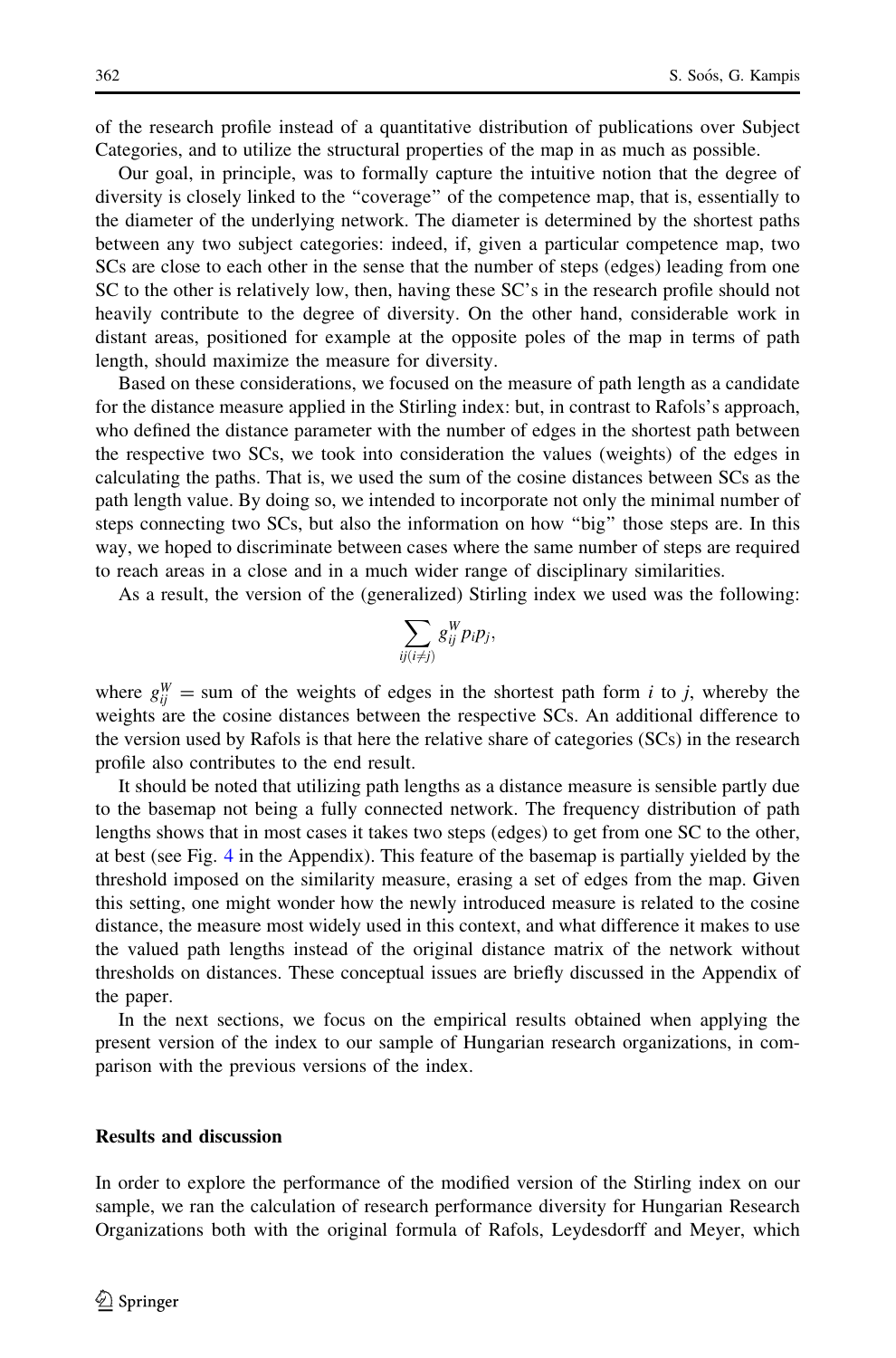uses cosine distance as the distance parameter, and with the new formula suggested here, which incorporates the weighted path length measure (again, calculations were implemented in the R statistical software). This resulted in two series of diversity values, and provided two different rankings of HROs, according to the diversity of their research profile. Of particular interest are (1) the position of the organizations along the two rankings, and (2) the comparison of the two measures applied.

Figure 1 shows the position of each HRO according to the two measures in a comparative manner. On this diagram, the ranking provided by the original version of the index is plotted against the ranking yielded by the modified version (introduced by us above): the horizontal and the vertical axes show the ordering obtained by the cosine similarity version and the weighted path length version, respectively. Ranks were assigned to institutes in a reverse order: the HRO with the maximal diversity has the maximal rank number (27), while the least diverse HRO is indicated with the minimal rank number (1). The dotted line represents the points where the two rankings would be identical. The diversity values underlying the rank-orderings are presented in Table [3](#page-12-0) of the Appendix.

As seen from the scatterplot, the two versions of the Stirling index are, in general, pretty much in agreement (for important differences, see below). The Spearman rank correlation of the two indices is 0.92 (statistically significant). An overall summary is as follows. On the top of both lists are Hungarian research universities (CORV, NYME, ELTE, etc.) together with the set of research institutions of the Hungarian Academy of Sciences (i.e.,



Fig. 1 The diversity rank of Hungarian Research Organizations (HROs) using the weighted path length (wpath\_rank) versus the cosine distance measure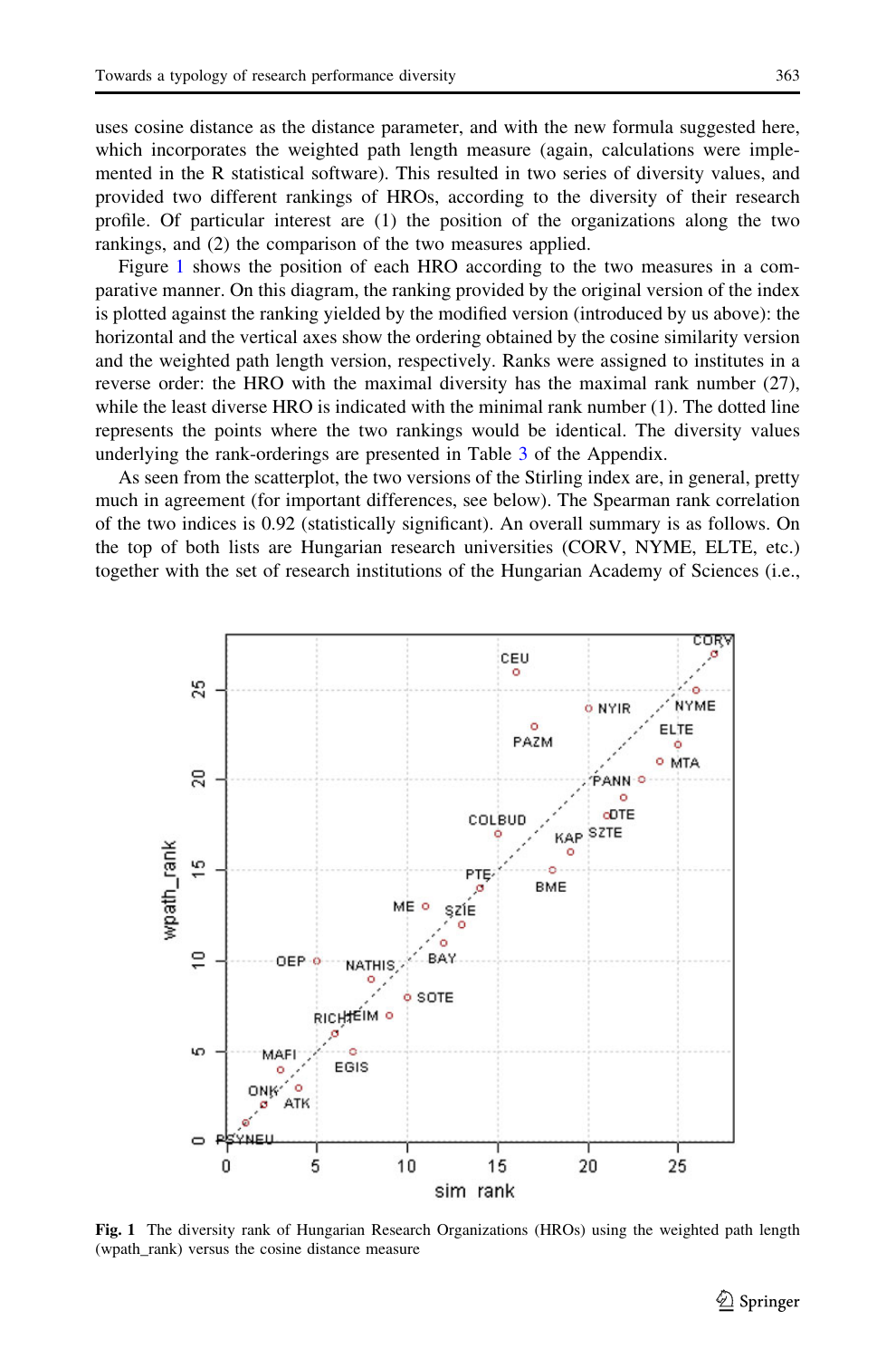MTA as a whole). The middle range of both lists is shared by universities with a concentrated educational profile (BME, SZIE) as well as some smaller, non-profit institutions (COLBUD, BAY). Further down on both rankings we find organizations pursuing research primarily in the life sciences, such as pharmaceutical firms (EGIS, RICHTER) or hospitals (HEIM), but the oldest and largest Hungarian medical university also belongs to this group (SOTE). At the bottom of both lists, mostly governmental research institutions with a relatively narrow research area are found (ATK, MAFI, ONK, PSYNEU).

Although the overall picture thus gives little surprise, a closer look on the results reveals considerable features of both the institutional research profiles and the content of the proposed diversity measure. As to the former, consider the position of universities on this plot. One might naively argue that universities with a pre-assigned, relatively broad educational profile naturally produce a more diverse research portfolio than do universities with a more narrowly defined mission. However, having a number of faculties and providing education in different areas does not, by itself, entail *publishing* or *being cited* in all of those areas. Most striking is the comparison between the Corvinus University (CORV) and the Szent István University (SZIE). The educational profile of both institutions covers primarily the fields of economics and social studies, applied life sciences, agri- , horti-culture and engineering, and these occur in different proportions and historical settings. Still, CORV is the absolute winner of both rankings (at the top right corner on the plot), showing the same (maximal) rank by both indices, while SZIE is in the middle range, and again, with almost identical twin ranks. Also notable is the relative position of MTA and ELTE, the latter widely held to be the most prominent Hungarian research university: according to both lists, the diversity of the research output of these two organizations goes side by side, suggesting that the performance of a Hungarian top university and the governmental network of research institutions, jointly covering the entire science system, are quite comparable with respect to publication diversity. PTE, a university with a broad educational profile integrating institutionally more areas than ELTE, is placed at a much lower rank by both measures, having the same position in the middle range of the two orderings (its datapoint lies on the dotted line of the plot). At the same time, NYME, a university generally considered to be targeted at agriculture and ecology, is favoured by each index (though less by the proposed new one) above ELTE or MTA as our bottomline examples.

Facing the performance of the measure(s) under study, it is intriguing to explore what features of competence maps the calculated values and ranks reflect, in order to better understand now the aspect of ''diversity'' captured by the proposed index. Figure [2,](#page-8-0) in addition to the scatterplot, shows the change in the ranking of each HRO resulting by the substitution of the original version of the Stirling index by the proposed new one. Since, conceptually, the proposed new index differs from the original one by importing the notion of path length, a ranking yielded by a third index, which emphasizes the effect of using raw path lengths is also shown in the third column. Note that the index used in the third column is virtually identical to the version introduced by Rafols and Meyer [2010](#page-14-0)), containing the (unweighted) shortest path length for the distance measure (expressed as the number of edges). Indeed, since there is less difference between the two path length based rankings, than between either of them and the original index (the first column on the plot), the re-configuration of the list can be expected to be attributable to the use of a path length-like distance parameter.

Instantly observable by this visualization is that, in spite of the high general agreement between the cosine distance version and the weighted path length version, local (and less local) changes in the rank of institutions occur when switching the index. Most striking is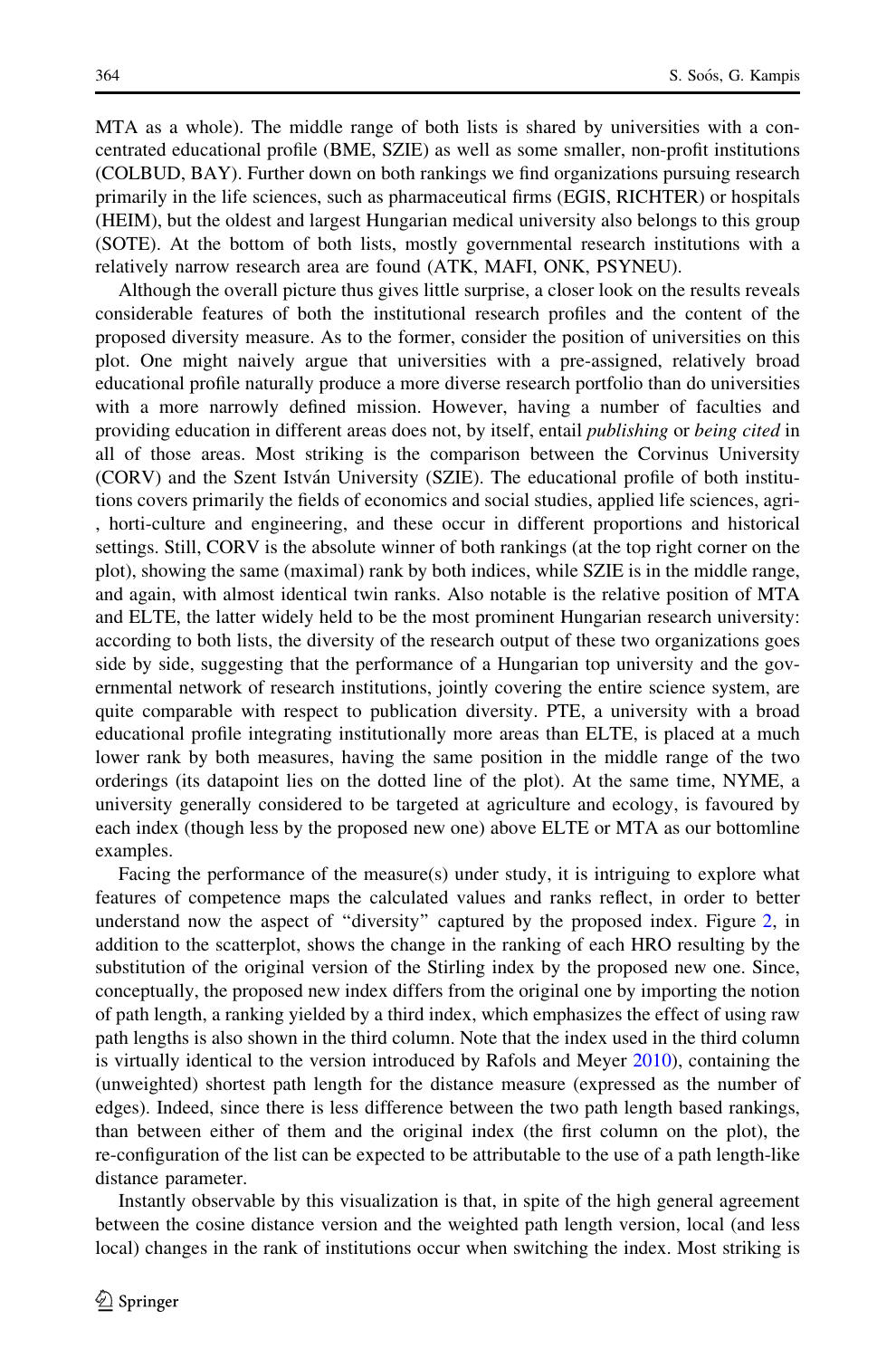<span id="page-8-0"></span>

Fig. 2 Changes in the diversity rank of HROs when applying three different distance measures: the cosine distance (sim\_rank), the weighted path length (wpath\_rank) and the (unweighted) path length (path\_rank)

the increase in the rank of CEU (Central European University), positioned in the middle range by the original Stirling index, but nominated as the ''second best'' by the proposed new index. A similar slope of the increment in rank is exhibited by OEP, a governmental health institution, and the Catholic university PAZM, while a more modest, still salient upgrade can be attributed to the college NY $\overline{IR}$ . Looking for structural features of the research performance underlying these changes, one can find some common characteristics of the competence maps for these organizations. Their maps are, notably, not densely populated by active Subject Categories: instead, one can identify a handful of active areas, individual SCs or groups of closely related SCs, that occupy otherwise distant areas of the network. In the case of CEU, it is the extreme regions, or ''poles'' of the network where most of the recognizable publication activity is present (such as in SCs belonging to "Economics, Politics and Geography" and "Engineering", respectively), while the areas falling in between those distant regions are represented by a much more modest production (Fig. [3a](#page-9-0)). Even more telling are the cases of PAZM, OEP and NYIR (a Catholic university, a governmental body, and a College, respectively), where on the competence maps a couple of distant regions exhibit themselves as quite active, while the rest of the map is otherwise empty, that is, no activity can be observed in all other regions (Fig. [3b](#page-9-0) exemplifies this pattern in the case of PAZM). Conversely, for HROs where the map is densely populated, or, to put it differently, where there are no wide ''gaps'' between the active areas, one experiences a certain degree of downgrading by the newly proposed index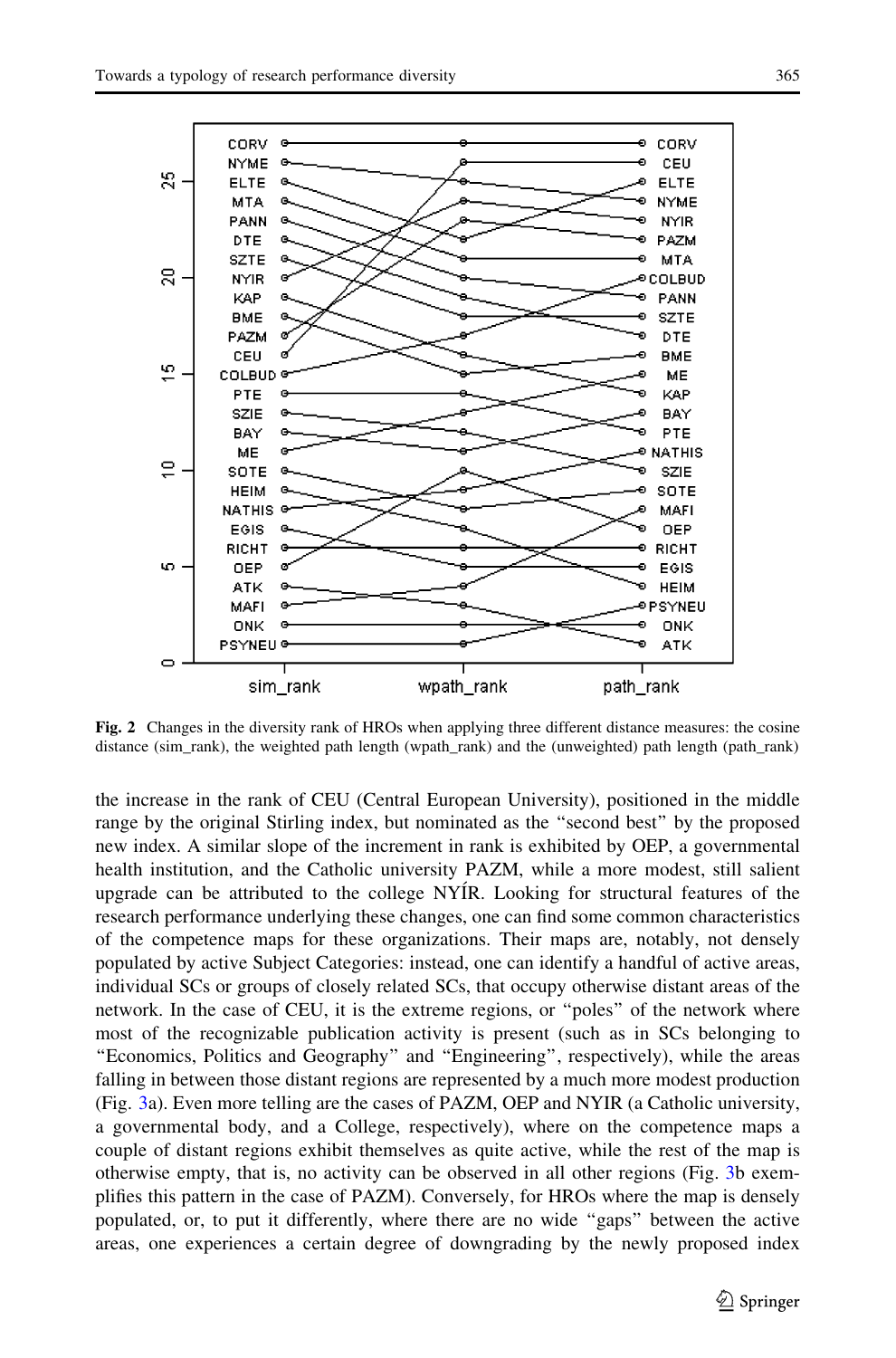<span id="page-9-0"></span>

Fig. 3 Competence map of four HROs: the groups a–b and c–d reflect different types of research diversity. For color figures of the 27 major HROs, see <http://hungarianscience.org>

relative to the original. Though remaining at the top league of the list, ELTE and MTA are placed lower in the second ordering by the weighted path length version: evaluating this change against the maps of these HROs, it turns out that these institutions are very diverse in terms of the number and the distribution of subject categories, however, the heavily contributing SCs populate a broad but rather continuous region of the network, thus reducing the overall distance between the active areas of research (as shown in Fig. 3c, d).

Summarizing the observations described above, we might claim that the meaning of ''diversity'' measured by the proposed new version of the Stirling index differs, to some extent, from the usual measure. Favouring, as we have seen, activities in distant and ''unconnected'' areas, the new index conveys the notion of how polarized a certain research portfolio is (where ''unconnected'' is but a metaphor here, expressing that the intermediate areas are inactive, the term does not refer to the structure of the network itself). As an effect of the index's emphasis on path length values, active contribution within a few distant areas/poles of the science system is scored higher by this concept, than evenly distributed effort in a high number of areas (This feature also explains why we expect the measure to be relatively invariant to structural changes on the basemap due to short-time developments in the science system: these developments supposedly affect close areas, not distant ones). As a consequence, we might call this measure a polarization index, rather than a diversity index, in the commonly accepted sense of the word.

We prefer to conceptualize this alternate semantics as reflecting on a different type or mode of research performance diversity, than the one emphasized in previous studies. This formulation paves the way to a promising work on a possible typology of research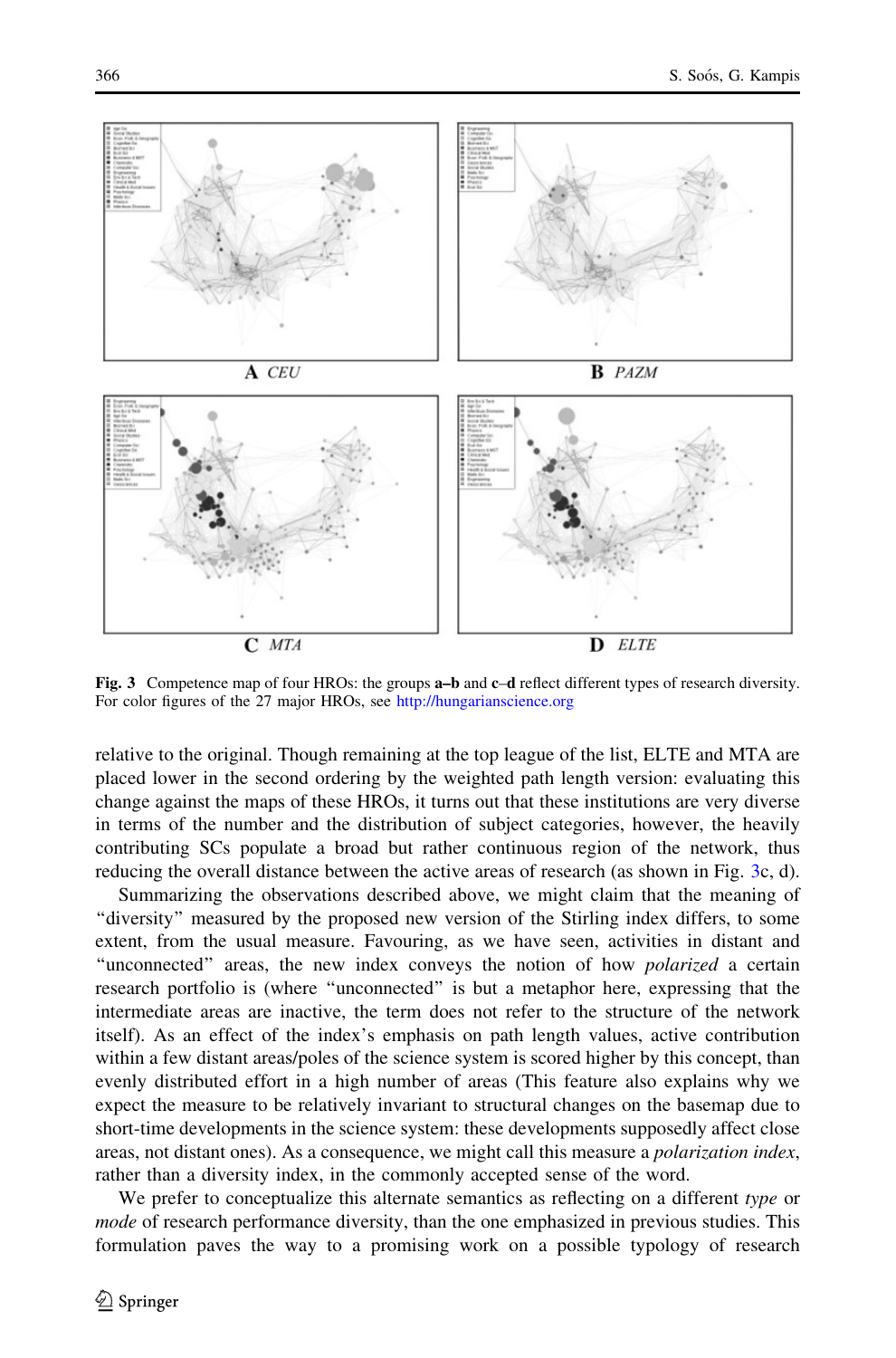portfolios based on the type of diversity they exhibit. The result, namely the fact that the measure discussed above seems to recognize the degree of polarization, while the original version is more sensitive to evenly distributed research in different fields, suggests that the systematic exploration of such indices would reveal a typology of diversity itself, with respect to research output. Evaluating research from this perspective might provide a much deeper insight into the structure of research potentials of an institution, that can, in turn, support a more informed and more suitable assessment of the institutional players of science.

#### Conclusion

In the present paper, we made an attempt to further elaborate a measure proposed for the qualitative assessment of research profiles. We addressed the so-called Stirling index (hereafter: Index) in the context of science overlay maps, as introduced recently in the science mapping community. In this setting, the Index is used to formalize several aspects of the diversity of publication records. Under this approach, such a publication record is modelled as a distribution over ISI Subject Categories (SCs), or a research profile, which, in turn, is projected over a map of science consisted of SCs. We call this kind of structural representation a *competence map*. The Index, in its previously proposed form, takes into account the number and weight of individual SCs, and, most importantly the aggregated network distances on the competence map of Subject Categories constituting the research profile, as proxies to diversity.

In our work, we have focused on this latter feature of the Index: the capacity to exploit the structure of the science map. The key idea was to improve this capacity, that is, to make the measure more sensitive to the notion that a research profile built up form distant research fields might reasonably considered to be more diverse, than one with the same number and weights of otherwise close subjects. We implemented this consideration by replacing the variable accounting for this dimension in the original formula, the cosine distance of SCs in the science map (that is, the edge weight between two nodes in the network) for a different parameter. As a distance measure, we used the weighted path length of the shortest path between SCs, that captures the number and ''size'' of steps needed to get from one Subject Category to another among those, that are present in the portfolio.

A further aim of the present research was to deploy our new index in the study of research diversity at the institutional level, in relation to Hungarian R&D organizations. To demonstrate the concept, and also to explore the performance of the altered index against the original, we compiled the publication record of Hungarian research organizations (HROs) for the recent decade, that is, covering the period 2000–2009. We then selected the top performers in terms of publication activity, that resulted in a sample of 27 actors. Based on this data, the competence map for each sample organization has been created, using the science map of Rafols and Leydesdorff. After this step, the altered Stirling index was calculated upon all maps, that is, the new type of research diversity value were assigned to every institution.

We subjected the results from this experiment to a comparative analysis. We also calculated the values of the original Stirling index in the case of all 27 organizations, and pursued a rank-order comparison between the rankings yielded by the two versions of the Index. The most important finding was that, though the two rankings were quite similar in statistical terms (Spearman correlation), the index proposed in this paper favoured a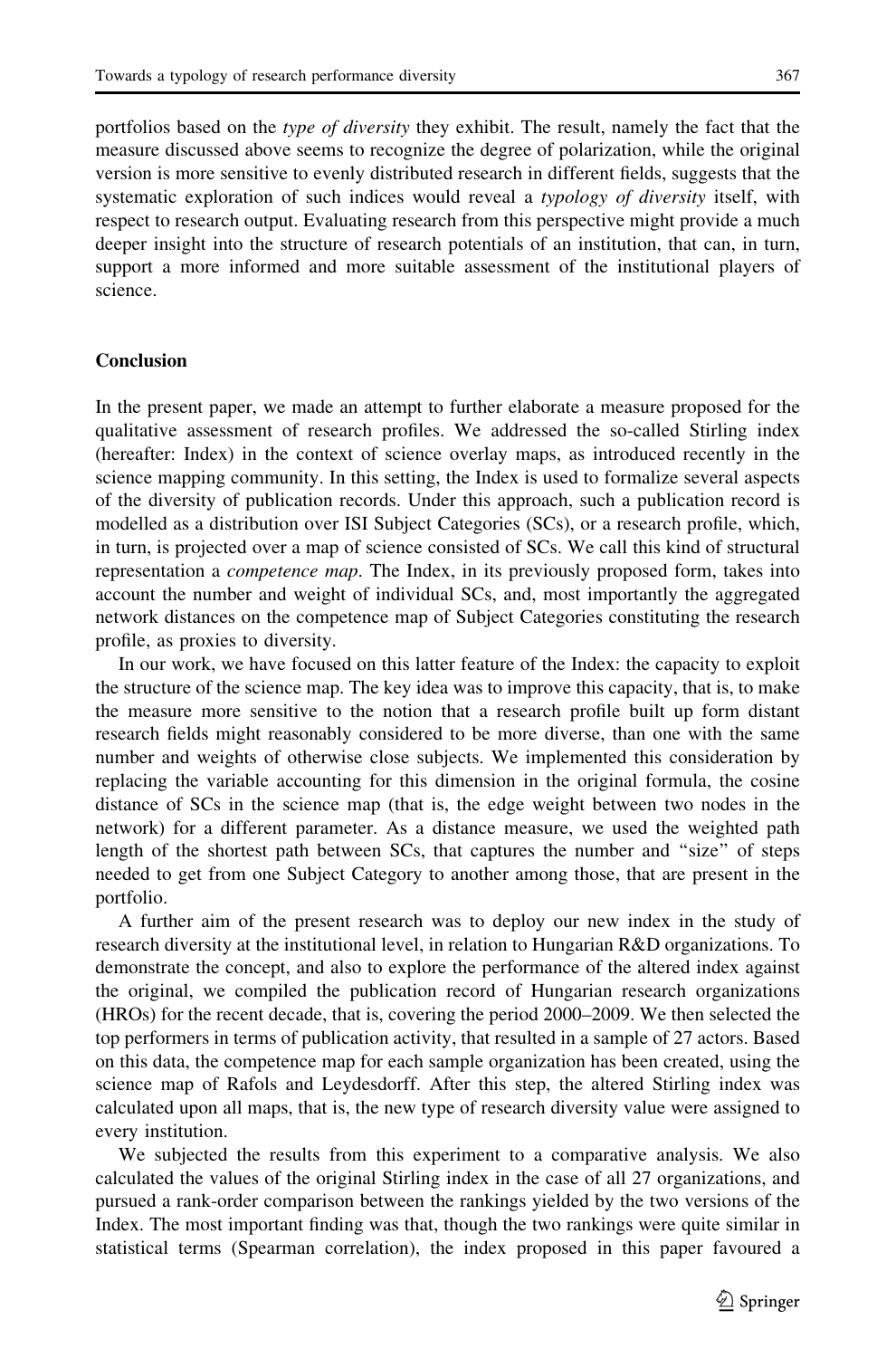<span id="page-11-0"></span>different type of research profile than the original one. It turned out that, when inspecting the values of both indices against the underlying competence map, organizations with a polarized portfolio, that is, with recognizable activity in a few distant and ''unconnected'' fields got higher diversity scores according to the new measure, than institutions exhibiting activity in numerous fields which form a continuous region on the map, or evenly distributed efforts among many areas of research. Therefore, we might call the new index a polarization index, indicating the extent of performing on the opposite ''extremes'' of the science system. Beyond these technical conclusions, we could also formulate a conceptual claim: since we conceptualize this outcome as reflecting on a different type or mode of research performance diversity, we might expect that the systematic exploration of such indices would reveal a typology of research performance diversity itself.

We also consider our study as the first step of investigating the numerous structural aspects of research performance by this particular machinery. Future work should involve the extension of descriptors for building a competence map: using, as an example, citation impact instead of publication activity as a proxy to one's performance might significantly rearrange institutional maps (in terms of SC weights), and, consequently, the values of the altered index. Comparisons and combinations of various types of competence maps, that are built up of different performance indicators, should effectively refine the structural evaluation of research portfolios with the aid of the above discussed set of recently developed measures.

Acknowledgment We acknowledge the financial support from the Future and Emerging Technologies (FET) programme within the Seventh Framework Programme for Research of the European Commission, under the FET- Open grant number 233847 (Dynanets project, [www.dynanets.org](http://www.dynanets.org)).

### Appendix

See Tables 2, [3](#page-12-0); Fig [4](#page-13-0).

Table 2 The list of major Hungarian Research Institutions (HROs)

| Abbrev.       | Institution                                          |  |  |
|---------------|------------------------------------------------------|--|--|
| ATK           | Research Institute for Animal Breeding and Nutrition |  |  |
| <b>BAY</b>    | Bay Zoltan Foundation for Applied Research           |  |  |
| <b>BME</b>    | Budapest University of Technology & Economics        |  |  |
| CEU           | Central European University                          |  |  |
| <b>COLBUD</b> | Collegium Budapest Institute for Advanced Study      |  |  |
| <b>CORV</b>   | Corvinus University Budapest                         |  |  |
| <b>DTE</b>    | University of Debrecen                               |  |  |
| <b>EGIS</b>   | <b>EGIS</b> Pharmaceutical Ltd                       |  |  |
| <b>ELTE</b>   | Eötvös Loránd University                             |  |  |
| <b>HEIM</b>   | Heim Pál Children's Hospital                         |  |  |
| KAP           | University of Kaposvár                               |  |  |
| MAFI          | Geological Institute of Hungary                      |  |  |
| ME.           | University of Miskolc                                |  |  |
| <b>MTA</b>    | Hungarian Academy of Sciences                        |  |  |
| <b>NATHIS</b> | Hungarian Natural History Museum                     |  |  |
| <b>NYIR</b>   | College of Nyiregyháza                               |  |  |
| <b>NYME</b>   | University of West Hungary                           |  |  |
|               |                                                      |  |  |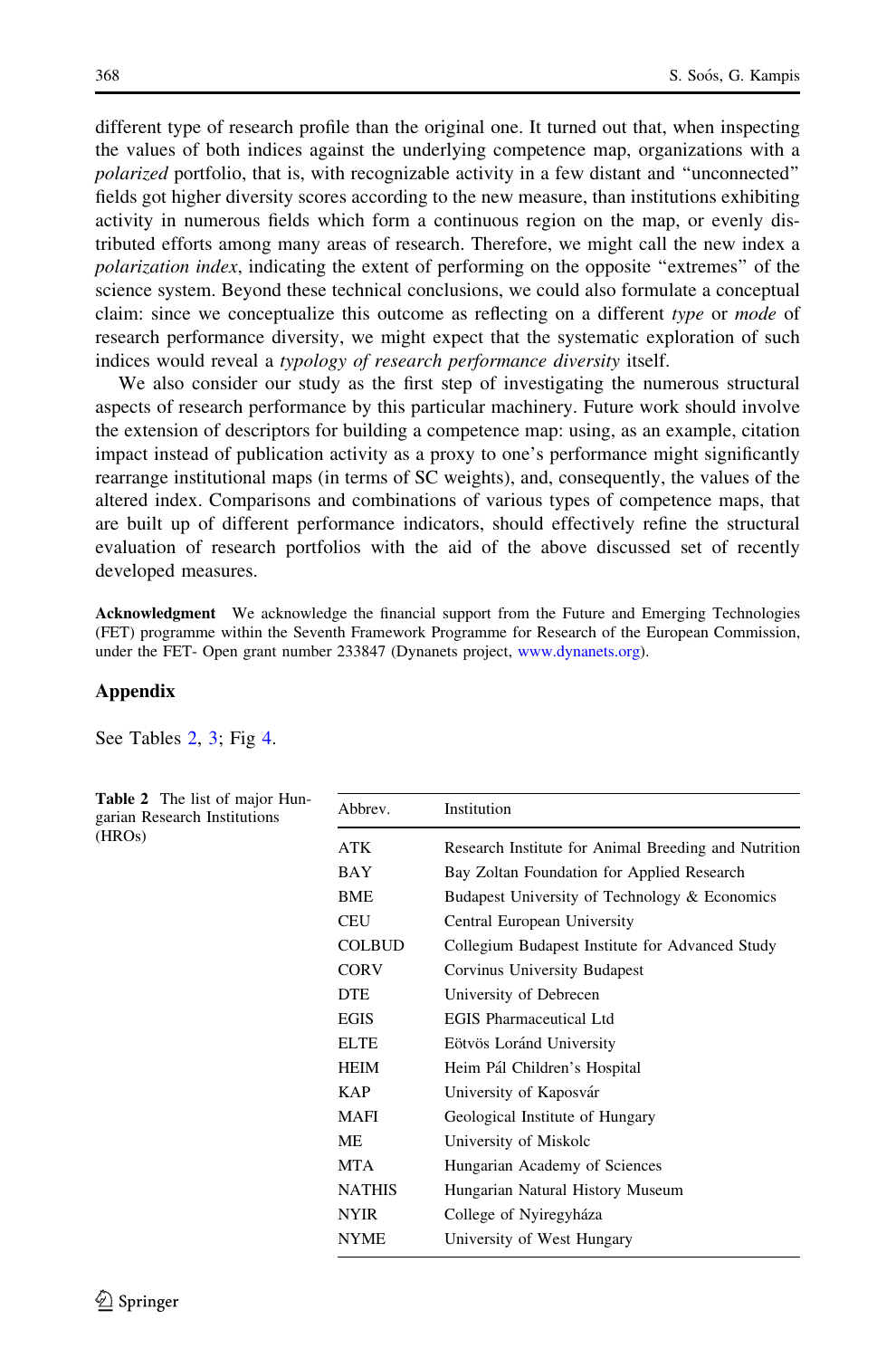### <span id="page-12-0"></span>Table 2 continued

| Abbrev.       | Institution                                              |
|---------------|----------------------------------------------------------|
| <b>OEP</b>    | National Health Insurance Fund Administration of Hungary |
| <b>ONK</b>    | National Institute of Oncology                           |
| <b>PANN</b>   | Pannon University                                        |
| <b>PAZM</b>   | Péter Pázmány Catholic University                        |
| <b>PSYNEU</b> | National Institute of Psychiatry & Neurology             |
| PTE.          | University of Pécs                                       |
| <b>RICHT</b>  | Gedeon Richter Chemical Works Ltd                        |
| <b>SOTE</b>   | Semmelweis University (of Medicine)                      |
| <b>SZIE</b>   | Szent István University                                  |
| SZTE          | University of Szeged                                     |
|               |                                                          |

|               | div_sim | div_wpath |
|---------------|---------|-----------|
| <b>CORV</b>   | 0.446   | 0.653     |
| <b>CEU</b>    | 0.396   | 0.598     |
| <b>ELTE</b>   | 0.431   | 0.553     |
| <b>NYME</b>   | 0.433   | 0.563     |
| <b>NYIR</b>   | 0.413   | 0.561     |
| <b>PAZM</b>   | 0.403   | 0.554     |
| <b>MTA</b>    | 0.428   | 0.529     |
| <b>COLBUD</b> | 0.395   | 0.490     |
| <b>PANN</b>   | 0.422   | 0.514     |
| <b>SZTE</b>   | 0.415   | 0.500     |
| <b>DTE</b>    | 0.415   | 0.502     |
| <b>BME</b>    | 0.404   | 0.458     |
| <b>ME</b>     | 0.367   | 0.445     |
| <b>KAP</b>    | 0.406   | 0.474     |
| <b>BAY</b>    | 0.376   | 0.415     |
| <b>PTE</b>    | 0.389   | 0.445     |
| <b>NATHIS</b> | 0.343   | 0.413     |
| <b>SZIE</b>   | 0.380   | 0.444     |
| <b>SOTE</b>   | 0.361   | 0.383     |
| <b>MAFI</b>   | 0.289   | 0.347     |
| <b>OEP</b>    | 0.311   | 0.414     |
| <b>RICHT</b>  | 0.339   | 0.356     |
| <b>EGIS</b>   | 0.340   | 0.355     |
| <b>HEIM</b>   | 0.358   | 0.372     |
| <b>PSYNEU</b> | 0.242   | 0.243     |
| <b>ONK</b>    | 0.253   | 0.256     |
| <b>ATK</b>    | 0.292   | 0.299     |

The list is ordered by the div\_path values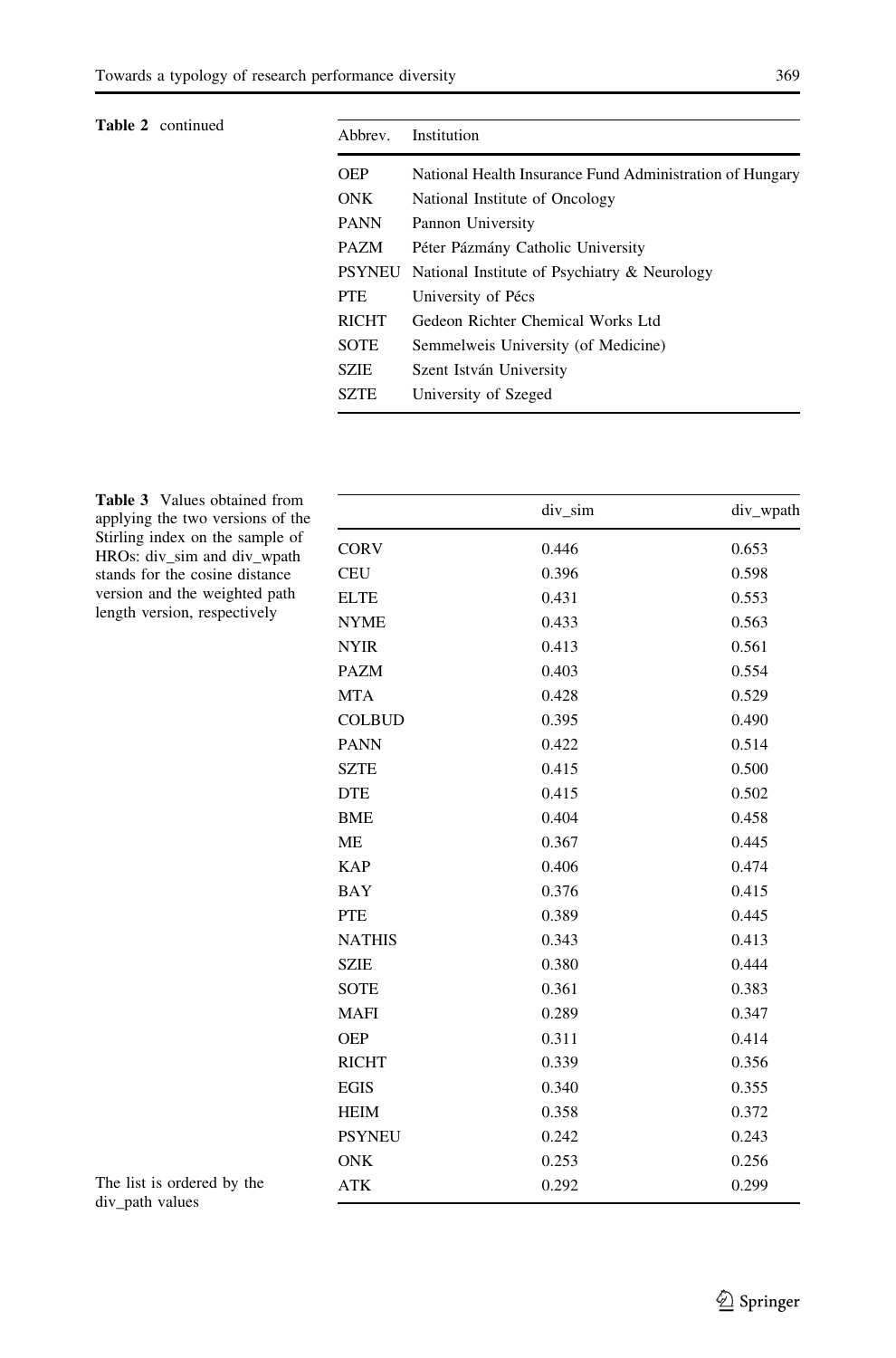$\alpha_{\kappa}$   $\beta_{\kappa}$   $\alpha_{\kappa}$ 

<span id="page-13-0"></span>

Fig. 4 Distribution of shortest path lengths for the map of science used as basemap (left: unweighted path lengths measured by the number of edges, right: weighted path lengths measured by the sum of edge weights)



Conceptual relations of the distance measures of the proposed and the popular versions of the Stirling index

The relation between the proposed distance measure, the weighted path length  $g_{ij}^W$ , and the popular distance measure, the cosine distance is illustrated by Fig. 5. On the graph, a configuration of SCs characteristic of the basemap is depicted: SCJ can be reached from SCI in two steps, and vice versa, as these are connected by SCK. The dotted line stands for an edge that is either nonexistent or omitted, bearing a weight below the chosen minimum of similarity values. On the lines edge weights are indicated.

In this case, the two calculations would provide the following results.

(1) Cosine distance Applying the cosine distance as the distance parameter means using directly the edge weights in the Stirling index. In the case shown below, the distance between  $SC_I$  and  $SC_J$  is

$$
\cos(\mathbf{SC}_I, \mathbf{SC}_J) = \mathbf{d}_{IJ}
$$

(2) Weighted path length By our definition, the distance between  $SC_I$  and  $SC_J$  is the weighted (shortest) path length, which, assuming that the direct link between the two is omitted, yields